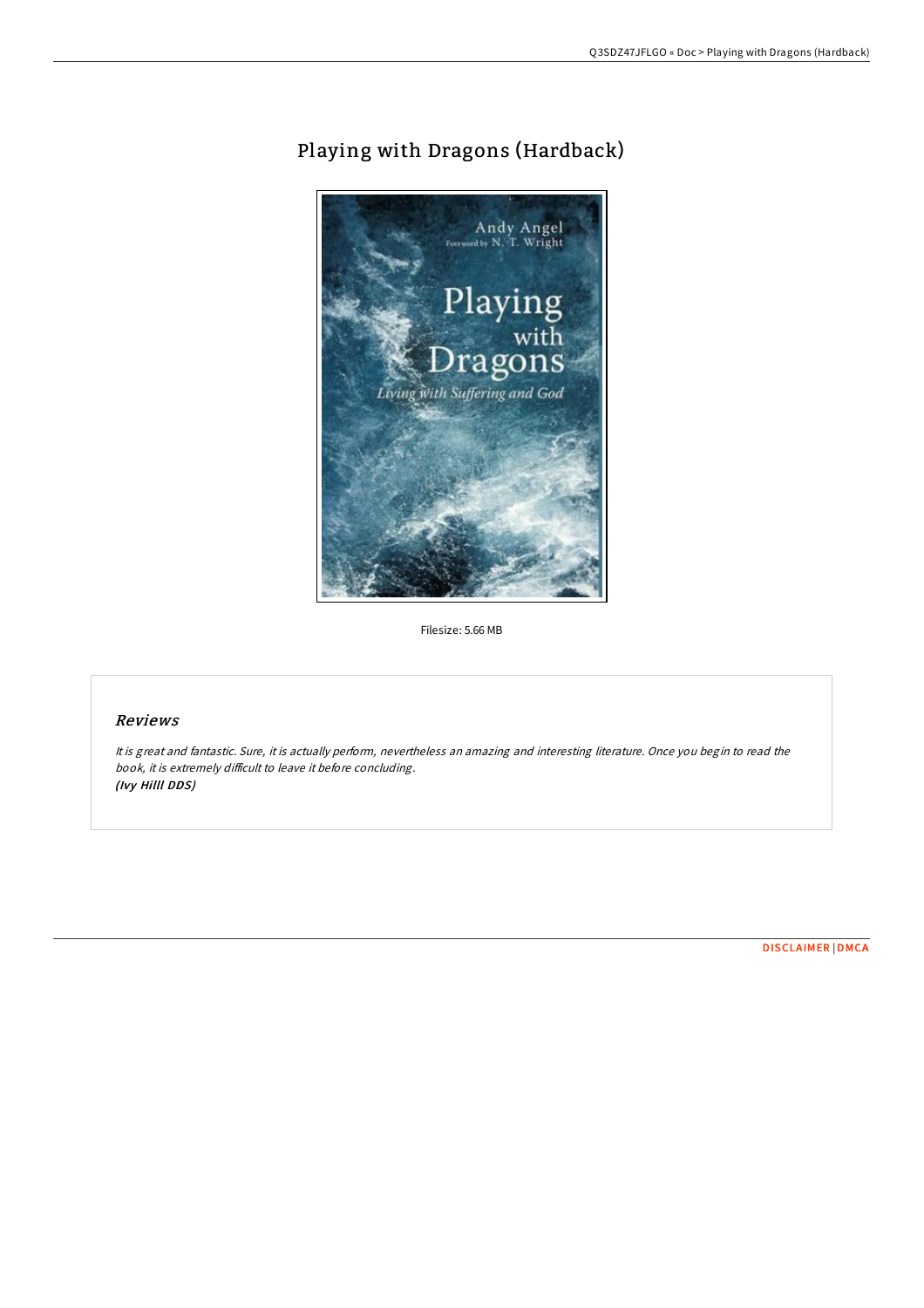# PLAYING WITH DRAGONS (HARDBACK)



CASCADE BOOKS, 2014. Hardback. Condition: New. Language: English . Brand New Book \*\*\*\*\* Print on Demand \*\*\*\*\*.There be dragons all over the Bible. From the great sea monsters of Genesis to the great dragon of Revelation, dragons appear as the Bible opens and closes, and they pop their grisly heads up at various junctures in between. How did they get there and what on earth (or indeed in heaven) are they doing there? This is a book for those who find standard discussions of faith and suffering frustrating. Andy Angel opens up the rich biblical tradition of living with God in the midst of suffering. He takes the reader on a journey of exploration through biblical texts that are often overlooked on account of their strangeness--texts about dragons. He shows how these peculiar passages open up a language of prayer through suffering in which people share their anger, weariness, disillusionment, and even joy in suffering with God. Angel explores how such weird Scriptures open up a whole new way of praying and reveal a God who approves of honest spirituality, a spirituality that the Bible holds open but too many of its interpreters do not. Angel has that rare gift of writing with great scholarship about the texts, but in a compelling way, and so that we meet him as a fellow pilgrim. Biblical texts we often gloss over spring to life as we see how monster stories are used to face the age-long question about appalling suffering, Is God really in control? The texts call us to complete honesty in prayerful lament, to trust, and not to give evil the last word. --Bishop Graham Dow, Assistant Bishop in the dioceses of Chester and Manchester, former Bishop of Carlisle A book about dragons- surely a waste of time? On the contrary,...

 $\begin{tabular}{|c|c|} \hline \quad \quad & \quad \quad & \quad \quad \\ \hline \end{tabular}$ Read [Playing](http://almighty24.tech/playing-with-dragons-hardback.html) with Dragons (Hardback) Online  $\mathbf{E}$ Download PDF [Playing](http://almighty24.tech/playing-with-dragons-hardback.html) with Dragons (Hardback)